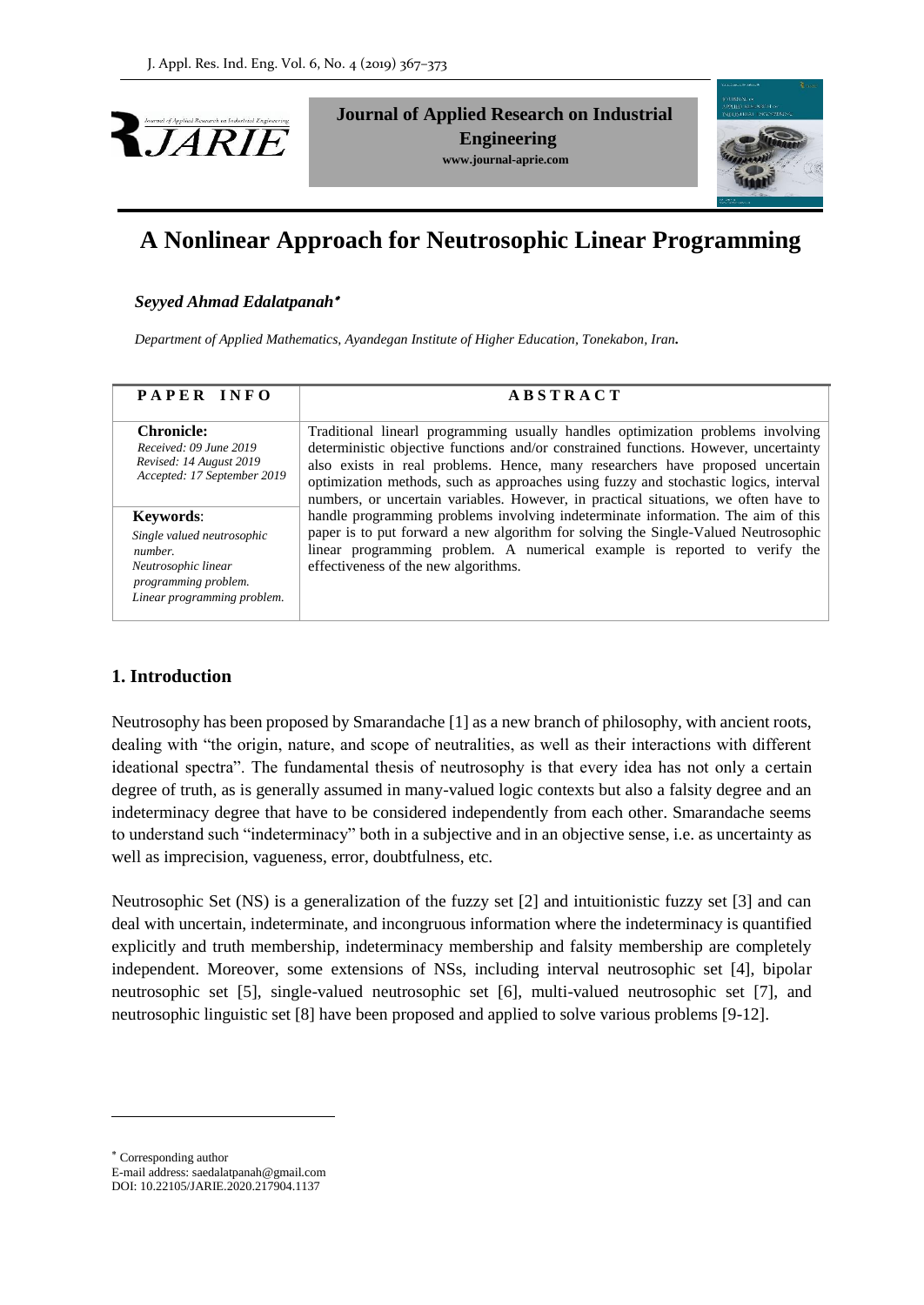

The main purpose of this paper is to propose a new model for linear programming, including neutrosophic variables and right-hand side and to present a solution method for this neutrosophic LP problem.

#### **2. Preliminaries**

In this section, we present some basic definitions and arithmetic operations single valued trapezoidal neutrosophic fuzzy numbers.

**Definition 1.** [4]. Let X be a space of points (objects), with a generic element in X denoted by x. A neutrosophic set A in X is characterized by a truth-membership function  $T_A(x)$ , an indeterminacy membership function  $I_A(x)$ , and a falsity-membership function  $F_A(x)$ . If the functions  $T_A(x)$ ,  $I_A(x)$  and  $F_A(x)$  are singleton subintervals/subsets in the real standard [0, 1], that is  $T_A(x)$ :  $X \rightarrow [0,1]$ ,  $I_A(x)$ :  $X \rightarrow [0,1]$ , and  $F_A(x)$ :  $X \rightarrow [0,1]$ . Then, a Single valued neutrosophic set A is denoted by  $A = \{(x, T_A(x), I_A(x), F_A(x)) | x \in X\}$  which is called a SVNS. Also, SVNS satisfies the condition  $0 \le T_{A} (x) + I_{A} (x) + F_{A} (x) \le 3.$ 

**Definition 2.** [4]. For SVNSs A and B, A  $\subseteq$ B if and only if  $T_A(x) \le T_B(x)$ ,  $I_A(x) \ge I_B(x)$ , and  $F_A(x) \ge F_B(x)$  for every x in X.

**Definition 3.** (Single valued trapezoidal neutrosophic number (SVTNN)) let  $T_{\tilde{p}}, I_{\tilde{p}}, F_{\tilde{p}} \in [0,1]$  then a Single valued trapezoidal neutrosophic number  $\tilde{p} = \langle [p_1, p_2, p_3, p_4], (T_{\tilde{p}}, I_{\tilde{p}}, F_{\tilde{p}}) \rangle$  is a special NS on the real number set R, whose truth membership function  $\mu_{\tilde{p}}(x)$ , indeterminacy-membership function  $v_{\tilde{p}}(x)$ , and falsity-membership function  $\lambda_{\tilde{p}}(x)$  are given as follows:

$$
\mu_{\tilde{p}}(x) = \begin{cases}\n\frac{T_{\tilde{p}}(x - p_{1})}{(p_{2} - p_{1})} & p_{1} \leq x \leq p_{2}, \\
\frac{T_{\tilde{p}}(p_{4} - x)}{(p_{4} - p_{3})} & p_{3} \leq x \leq p_{4}, \\
0 & \text{otherwise.} \n\end{cases}
$$
\n
$$
v_{\tilde{p}}(x) = \begin{cases}\n\frac{(p_{2} - x + I_{\tilde{p}}(x - p_{1}))}{(p_{2} - p_{1})} & p_{1} \leq x \leq p_{2}, \\
\frac{(x - p_{3} + I_{\tilde{p}}(p_{4} - x))}{(p_{4} - p_{3})} & p_{2} \leq x \leq p_{3}, \\
1 & \text{otherwise.} \n\end{cases}
$$
\n
$$
\lambda_{\tilde{p}}(x) = \begin{cases}\n\frac{(p_{2} - x + F_{\tilde{p}}(x - p_{1}))}{(p_{2} - p_{1})} & p_{1} \leq x \leq p_{2}, \\
\frac{(p_{2} - x + F_{\tilde{p}}(x - p_{1}))}{(p_{2} - p_{1})} & p_{1} \leq x \leq p_{2}, \\
\frac{(x - p_{3} + F_{\tilde{p}}(p_{4} - x))}{(p_{4} - p_{3})} & p_{2} \leq x \leq p_{3}, \\
1 & \text{otherwise.}\n\end{cases}
$$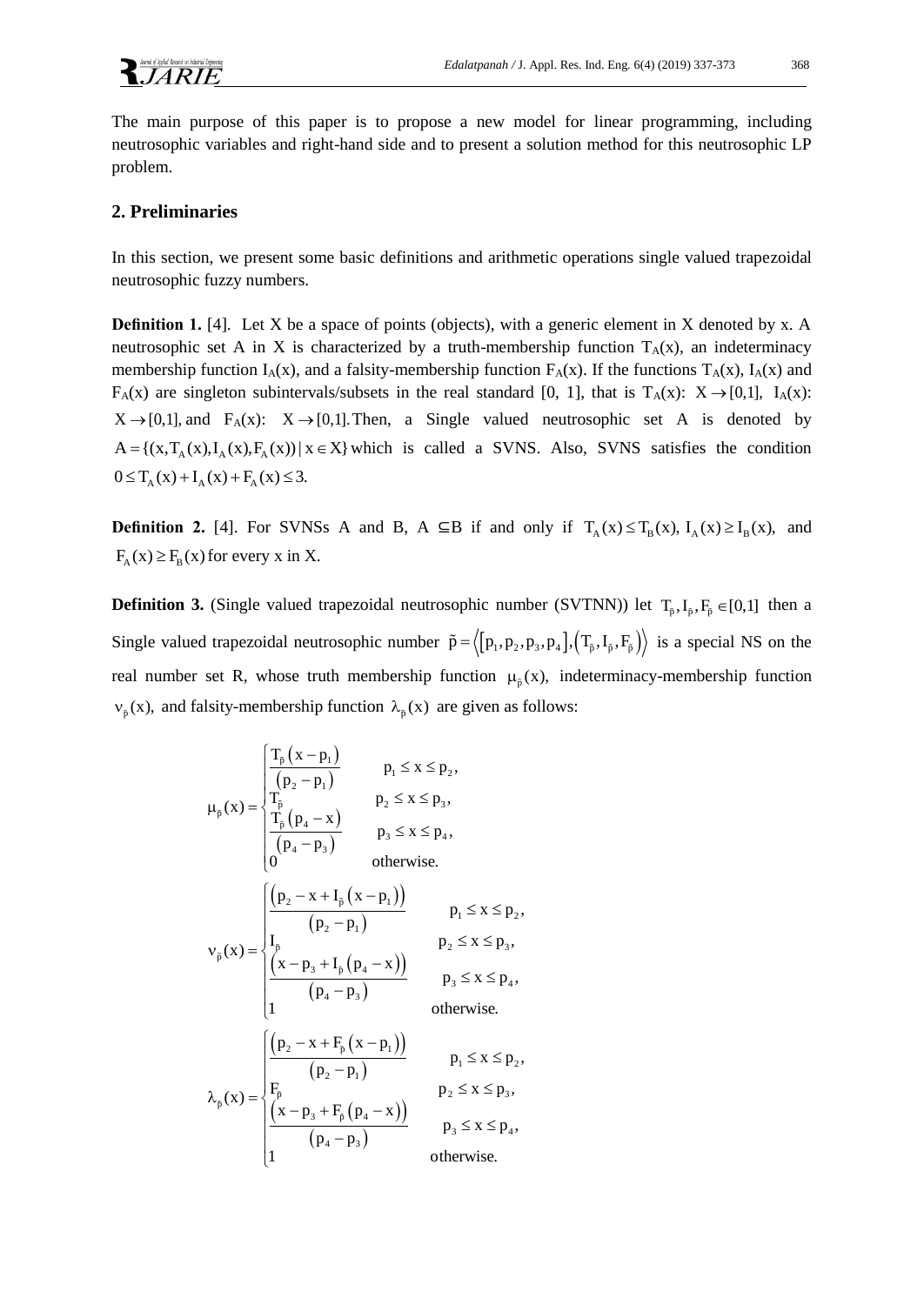Additionally, when  $p_1 \ge 0$ ,  $\tilde{p} = \langle [p_1, p_2, p_3, p_4], (T_{\tilde{p}}, I_{\tilde{p}}, F_{\tilde{p}}) \rangle$  is called a nonnegative SVTNN. Similarly, when  $p_4 < 0$ ,  $\tilde{p} = \langle [p_1, p_2, p_3, p_4], (T_{\tilde{p}}, I_{\tilde{p}}, F_{\tilde{p}}] \rangle$  becomes a negative SVTNN.

**Definition 4.** (Arithmetic operation on SVTNNs). Let  $\tilde{r} = \langle [r_1, r_2, r_3, r_4], (T_{\tilde{r}}, I_{\tilde{r}}, F_{\tilde{r}}] \rangle$ and  $\tilde{s} = \langle [s_1, s_2, s_3, s_4], (T_{\tilde{s}}, I_{\tilde{s}}, F_{\tilde{s}}] \rangle$  be two arbitrary SVTNNs, and  $\psi \ge 0$ ; then operations are defined as follows:

- $\tilde{r} \oplus \tilde{s} = \langle [r_1 + s_1, r_2 + s_2, r_3 + s_3, r_4 + s_4], (T_{\tilde{r}} \wedge T_{\tilde{s}}, I_{\tilde{r}} \vee I_{\tilde{s}}, F_{\tilde{s}} \vee F_{\tilde{r}}) \rangle$  $- \tilde{r} - \tilde{s} = \langle [r_1 - s_4, r_2 - s_3, r_3 - s_2, r_4 - s_1], (T_{\tilde{r}} \wedge T_{\tilde{s}}, I_{\tilde{r}} \vee I_{\tilde{s}}, F_{\tilde{s}} \vee F_{\tilde{r}}) \rangle$
- $-\Psi \tilde{r} = \begin{cases} \langle \Psi r_1, \Psi r_2, \Psi r_3, \Psi r_4 \rangle \\ \text{fmmumumum} \end{cases}$  $|\psi_{\text{I}_4}, \psi_{\text{I}_3}, \psi_{\text{I}_2}, \psi_{\text{I}_1}|$  $T_1$ ,  $\psi$ r<sub>2</sub>,  $\psi$ r<sub>3</sub>,  $\psi$ r<sub>4</sub>**]**,  $\frac{T}{T_1}$ ,  $\frac{I}{T_2}$ ,  $\frac{F_1}{T_1}$  $T_4$ ,  $\psi$ r<sub>3</sub>,  $\psi$ r<sub>2</sub>,  $\psi$ r<sub>1</sub>,  $T_{\tilde{r}}$ ,  $I_{\tilde{r}}$ ,  $F_{\tilde{r}}$  $\tilde{r} = \begin{cases} \begin{cases} \begin{bmatrix} r_1 - s_4, r_2 - s_3, r_3 - s_2, r_4 - s_1 \end{bmatrix}, \begin{cases} r_{\tilde{r}} \wedge r_{\tilde{s}}, r_{\tilde{r}} \vee r_{\tilde{s}} \end{cases} \\ \begin{cases} \begin{cases} \begin{bmatrix} \sqrt{r_1}, \sqrt{r_2}, \sqrt{r_3}, \sqrt{r_4} \end{cases} \end{cases}, \begin{cases} \begin{cases} \begin{cases} \begin{cases} \tilde{r}} \wedge r_{\tilde{s}}, r_{\tilde{r}} \end{cases} \end{cases} \end{cases}$  $r_1, \psi r_2, \psi r_3, \psi r_4$ ,  $T_{\tilde{r}}, I_{\tilde{r}}, F_{\tilde{r}} >$ , if  $\psi > 0$ ,<br>  $r_4, \psi r_3, \psi r_2, \psi r_1$ ,  $T_{\tilde{r}}, I_{\tilde{r}}, F_{\tilde{r}} >$ , if  $\psi < 0$ . =

**Definition 5.** (Comparison of any two random SVTNNs). Let  $\tilde{r} = \langle [r_1, r_2, r_3, r_4], (T_{\tilde{r}}, I_{\tilde{r}}, F_{\tilde{r}}] \rangle$  be a SVTNN and then the score function, accuracy function, and certainty function of SVTNN  $\tilde{r}$  is defined, as follows:

score(
$$
\tilde{r}
$$
) =  $\frac{1}{16} [r_1 + r_2 + r_3 + r_4] \times [2 + T_{\tilde{r}} - I_{\tilde{r}} - F_{\tilde{r}}]$   
accuracy( $\tilde{r}$ ) =  $\frac{1}{16} [r_1 + r_2 + r_3 + r_4] \times [2 + T_{\tilde{r}} - I_{\tilde{r}} + F_{\tilde{r}}]$ 

Let  $\tilde{r} = \langle [r_1, r_2, r_3, r_4], (T_{\tilde{r}}, I_{\tilde{r}}, F_{\tilde{r}}] \rangle$  and  $\tilde{s} = \langle [s_1, s_2, s_3, s_4], (T_{\tilde{s}}, I_{\tilde{s}}, F_{\tilde{s}}] \rangle$  be two arbitrary SVTNNs, the ranking of  $\tilde{r}$  and  $\tilde{s}$  by score function is defined as follows:

- $-\quad$  if score  $(\tilde{r}) <$ score $(\tilde{s})$  then  $\tilde{r} < \tilde{s}$
- if score  $(\tilde{r})$  = score  $(\tilde{s})$  and if
	- $-\qquad \arccuracy(\tilde{r}) < \arccuracy(\tilde{s})$  then  $\tilde{r} < \tilde{s}$
	- $\alpha$  accuracy( $\tilde{r}$ ) > accuracy( $\tilde{s}$ ) then  $\tilde{r}$  >  $\tilde{s}$
	- $accuracy(\tilde{r}) = accuracy(\tilde{s})$  then  $\tilde{r} = \tilde{s}$

**Definition 6.** A ranking function of neutrosophic numbers is a function  $R : N(R) \to R$ , where  $N(R)$  is a set of neutrosophic numbers defined on set of real numbers, which maps each neutrosophic number into the real line, where a natural order exists. Let  $\tilde{r} = \langle [r_1, r_2, r_3, r_4], (T_{\tilde{r}}, I_{\tilde{r}}, F_{\tilde{r}}] \rangle$  be a SVTNN, then we define:  $R(\tilde{r}) = score(\tilde{r}).$ 

**Definition 7.** Let A, B be two SVTN numbers, then

- $\tilde{A} \leq \tilde{B}$  iff  $R(\tilde{A}) \leq R(\tilde{B}),$
- $\tilde{A} < \tilde{B}$  iff  $R(\tilde{A}) < R(\tilde{B})$ .

 $\sqrt{IARIF}$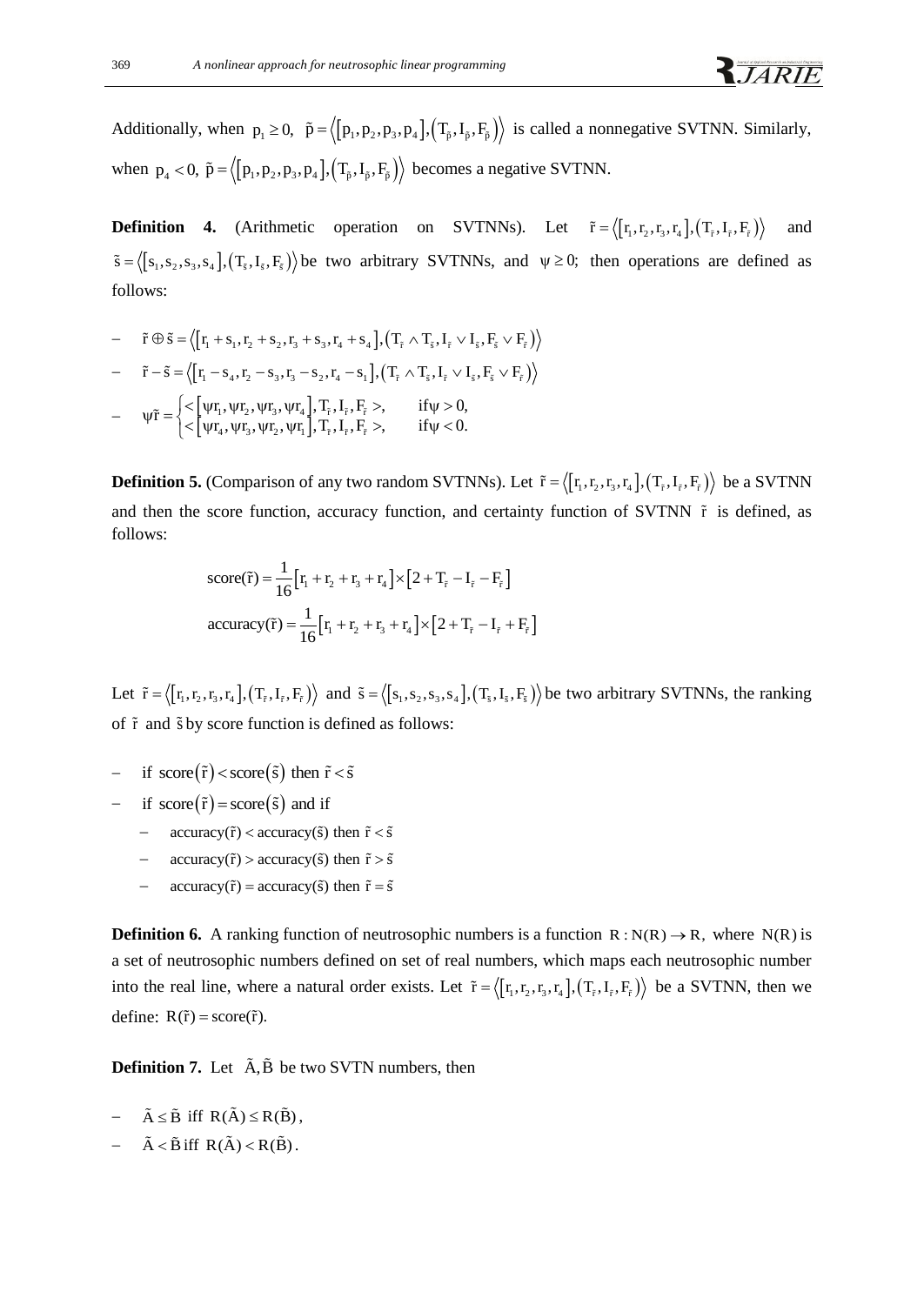

# **3. Proposed Method**

Consider the following Trapezoidal Neutrosophic Linear Programming (TNLP) with m constraints and n variables;

$$
\begin{array}{ll}\n\text{Max (Min)} (c^t \tilde{x}) \\
\text{subject to} \\
\text{A}\tilde{x} \leq \tilde{b},\n\end{array} \tag{1}
$$

x is a non-negative trapezoidal neutrosophic number.

where,  $A = [a_{ij}]_{m \times n}$  is the coefficient matrix,  $\tilde{b} = [\tilde{b}_1, \tilde{b}_2, \tilde{b}_3, \dots, \tilde{b}_m]^t$  is the trapezoidal neutrosophic available resource vector,  $c = [c_1, c_2, c_3, ..., c_n]^T$  is the objective coefficient vector and  $\tilde{x} = [\tilde{x}_1, \tilde{x}_2, \tilde{x}_3, \dots, \tilde{x}_n]^t$  is the trapezoidal neutrosophic decision variable vector.

The steps of the proposed method are as follows:

**Step 1.** Assuming  $\tilde{b} = < b^1, b^m, b^n, b^r; T_{\tilde{b}}, I_{\tilde{b}}, F_{\tilde{b}} >, \tilde{x} = < x^1, x^m, x^n, x^r; T_{\tilde{x}}, I_{\tilde{x}}, F_{\tilde{x}} >,$  and using Definition 4, the LP problem (1) can be transformed into problem (2).

Max (Min) 
$$
\sum_{j=1}^{n} < c_j x_j^1, c_j x_j^m, c_j x_j^r, c_j x_j^r; T_{\tilde{x}_j}, I_{\tilde{x}_j}, F_{\tilde{x}_j} >
$$
,  
\nsubject to  
\n
$$
\sum_{j=1}^{n} < a_{ij} x_j^1, a_{ij} x_j^m, a_{ij} x_j^n, a_{ij} x_j^r; T_{\tilde{x}_j}, I_{\tilde{x}_j}, F_{\tilde{x}_j} > \leq < b_i^1, b_i^m, b_i^n, b_i^r; T_{\tilde{b}_i}, I_{\tilde{b}}, F_{\tilde{b}} >, \forall i
$$
\n(2)  
\n $< x_j^1, x_j^m, x_j^n, x_j^r; T_{\tilde{x}_j}, I_{\tilde{x}_j}, F_{\tilde{x}_j} > \geq 0, \forall j.$ 

**Step 2.** Using definition 2 -4, the LP problem (2) can be transformed into problem (3).

$$
\begin{aligned}\n\text{Max (Min)} \sum_{j=1}^{n} < c_j x_j^1, c_j x_j^m, c_j x_j^r, c_j x_j^r; \text{T}, \text{I}, \text{F} > \\
\text{subject to} \\
\sum_{j=1}^{n} < a_{ij} x_j^1, a_{ij} x_j^m, a_{ij} x_j^r, a_{ij} x_j^r; \text{T}_{\tilde{x}_j}, \text{I}_{\tilde{x}_j}, \text{F}_{\tilde{x}_j} > \le < b_i^1, b_i^m, b_i^n, b_i^r; \text{T}_{\tilde{b}_i}, \text{I}_{\tilde{b}}, \text{F}_{\tilde{b}} > \forall i \\
&< x_j^1, x_j^m, x_j^n, x_j^r; \text{T}_{\tilde{x}_j}, \text{I}_{\tilde{x}_j}, \text{F}_{\tilde{x}_j} > \ge 0.\n\end{aligned} \tag{3}
$$

**Step 3.** Using Definition 6, the neutrosophic objective function and also the mentioned constraints of the Model (3), obtained in Step 2, can be converted into the crisp nonlinear programming problem as follows: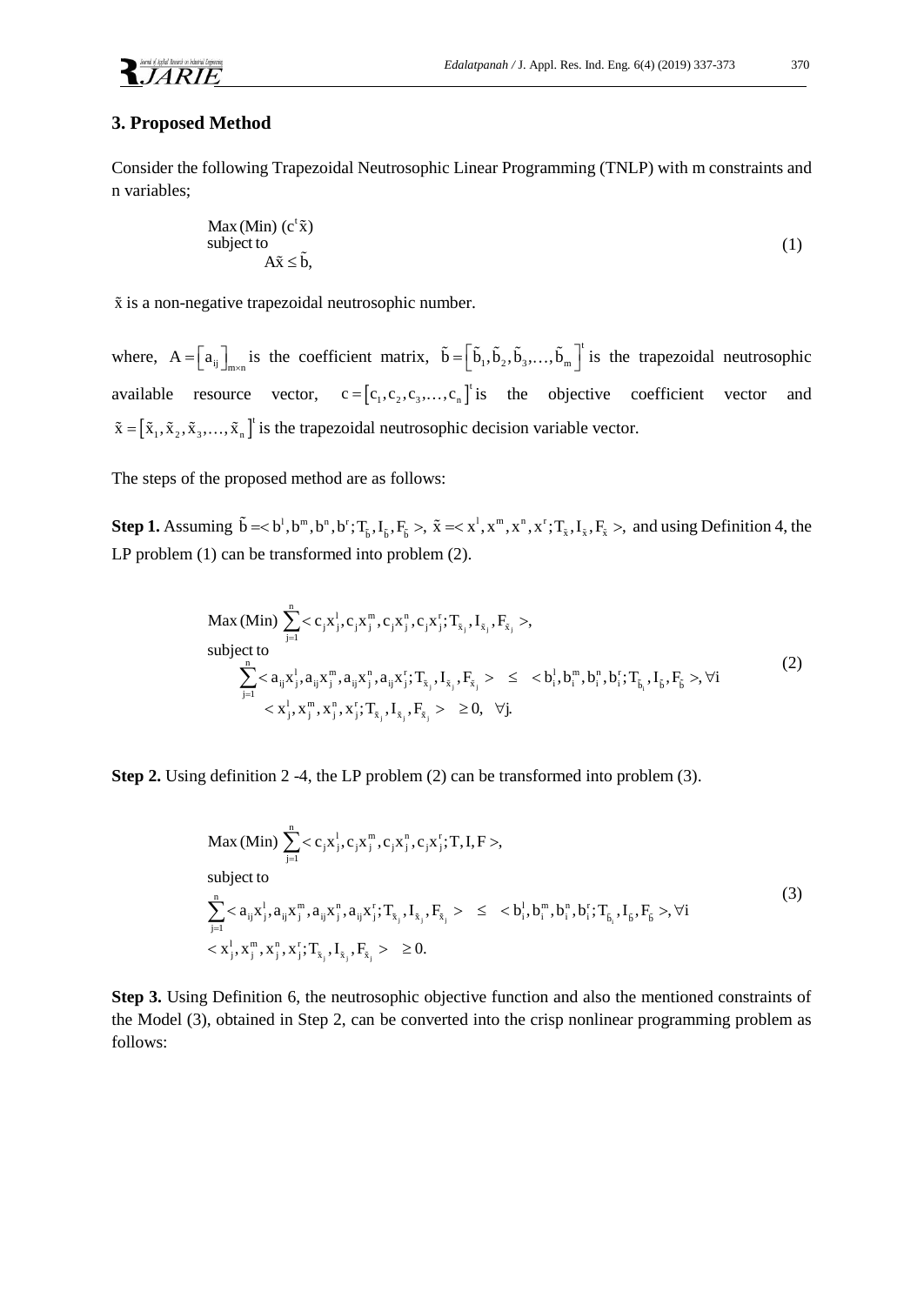n

 $\sum_{j=1}^{n}$  <  $a_{ij}x_j^1, a_{ij}x_j^m, a_{ij}x_j^n, a_{ij}x_j^r; T_{\tilde{x}_j}, I_{\tilde{x}_j}, F_{\tilde{x}_j} >$   $\leq R(**1**_i^1, b_i^m, b_i^r, D_{\tilde{b}_i}, T_{\tilde{b}_j})$  $R(\sum_{j=1}^{n} < a_{ij}x_{j}^{1}, a_{ij}x_{j}^{m}, a_{ij}x_{j}^{n}, a_{ij}x_{j}^{r}; T_{\tilde{x}_{j}}, I_{\tilde{x}_{j}})$ <br>  $R(< x_{j}^{1}, x_{j}^{m}, x_{j}^{n}, x_{j}^{r}; T_{\tilde{x}_{j}}, I_{\tilde{x}_{j}}, F_{\tilde{x}_{j}}>) \geq 0,$  $\bar{x}_j + I + F \leq 3,$ <br>  $\bar{x}_j + I_{\bar{x}_j} + F_{\bar{x}_j}$ Max (Min)  $R(\sum_{j=1}^{n} < c_j x_j^1, c_j x_j^m, c_j x_j^n, c_j x_j^r; T, I, F >),$ Max (MIII)  $K(\sum_{j=1}^{n} < c_j x_j, c_j x_j, c_j x_j, t, t, r > 0,$ <br>
subject to<br>  $R(\sum_{j=1}^{n} < a_{ij} x_j^1, a_{ij} x_j^m, a_{ij} x_j^r, a_{ij} x_j^r, T_{\bar{x}_j}, I_{\bar{x}_j}, F_{\bar{x}_j} >) \le R(< b_i^1, b_i^m, b_i^n, b_i^r, T_{\bar{b}_i}, I_{\bar{b}}, F_{\bar{b}} >), \forall i$ Max (Mir<br>subject to  $R(\sum_{j=1} < a_{ij}x_j^2,$ <br>  $R(< x_j^1, x_j^m, x_j^2)$ <br>  $T + I + F \le 3,$ <br>  $T_x + I_y + F_z$  $R(<br>  $T+I+T$ <br>  $T_{\tilde{x}}$  + I<br>  $0 < T$$  $\sum_{j=1}^{n} < c_j x_j^1, c_j x_j^m, c_j x_j^n, c_j x_j^r; T, I, F >$  $\sum_{j=1}^{n} < a_{ij}x_{j}^{1}, a_{ij}x_{j}^{m}, a_{ij}x_{j}^{n}, a_{ij}x_{j}^{r}; T_{\bar{x}_{j}}, I_{\bar{x}_{j}}, F_{\bar{x}_{j}} > 0$ <br>  $< x_{j}^{1}, x_{j}^{m}, x_{j}^{n}, x_{j}^{r}; T_{\bar{x}_{j}}, I_{\bar{x}_{j}}, F_{\bar{x}_{j}} > 0$  $(\sum_{j=1} \langle a_{ij}x_j^t, a_{ij}x_j^m, a_{ij} \rangle \langle \langle x_j^l, x_j^m, x_j^n, x_j^t, T_{\bar{x}_j} \rangle + I + F \leq 3, \ +I_{+} + F_{+} < 3.$  $\sum$  $j \leq T_{\tilde{b}_i}, 1 \geq I_{\tilde{x}_j} \geq I_{\tilde{b}}, 1 \geq F_{\tilde{x}_j}$  $j_1 \leq 1, 1 \geq I \geq I_{\tilde{X}_j}, 1 \geq \tilde{F} \geq F_{\tilde{X}_j}$  $I_{\bar{x}_j} + F_{\bar{x}_j} \leq 3,$ <br>  $X_{\bar{x}_j} \leq T_{\tilde{b}_j}, 1 \geq I_{\bar{x}_j} \geq I_{\tilde{b}}, 1 \geq F_{\bar{x}_j} \geq F_{\tilde{b}}$ <br>  $X_{\tilde{b}} \leq T_{\tilde{b}_j} \leq 1, 1 \leq I \leq T_{\tilde{b}_j} \leq 1, 1 \leq I \leq T_{\tilde{b}_j}$  $\leq T_{\bar{x}_j} \leq T_{\bar{t}_i}, 1 \geq I_{\bar{x}_j} \geq I_{\bar{t}_j}, 1 \geq F_{\bar{x}_j} \geq F_{\bar{x}_j}$ <br>  $\leq T \leq T_{\bar{x}_j} \leq 1, 1 \geq I \geq I_{\bar{x}_j}, 1 \geq F \geq F_{\bar{x}_j}$ <br>  $\sum_{j=1}^{m} \geq x_j^1, x_j^n \geq x_j^m, x_j^r \geq x_j^n,$ <br>  $\leq 0.$  $x_j^m, x_j^n, x_j^r; T_{\tilde{x}_j}, I_{\tilde{x}_j},$ <br>  $\leq 3,$ <br>  $+ F_{\tilde{x}_j} \leq 3,$ <br>  $+ T_{\tilde{x}_j} \leq 3,$  $R(\langle x_j, x_j, x_j, x_j, x_k, x_k, x_k \rangle) \geq 0,$ <br>  $T + I + F \leq 3,$ <br>  $T_{\bar{x}_j} + I_{\bar{x}_j} + F_{\bar{x}_j} \leq 3,$ <br>  $0 \leq T_{\bar{x}_j} \leq T_{\bar{b}_j}, 1 \geq I_{\bar{x}_j} \geq I_{\bar{b}_j}, 1 \geq F_{\bar{x}_j} \geq F_{\bar{b}_j},$ <br>  $0 \leq T_{\bar{x}_j} \leq T_{\bar{b}_j} \leq 11$ ,  $5 \leq T$ ,  $1 \leq T \leq T$  $T_{\bar{x}_j} + I_{\bar{x}_j} + F_{\bar{x}_j} \leq 3,$ <br>  $0 \leq T_{\bar{x}_j} \leq T_{\bar{b}_i}$ ,  $1 \geq I_{\bar{x}_j} \geq I_{\bar{b}}$ ,  $1 \geq F_{\bar{x}_j} \geq F_{\bar{b}}$ ,<br>  $0 \leq T \leq T_{\bar{x}_j} \leq 1, 1 \geq I \geq I_{\bar{x}_j}$ ,  $1 \geq F \geq F_{\bar{x}_j}$ ,<br>  $\sum_{m} \geq 1, \sum_{m} \geq T_{\bar{x}_j}$  $0 \leq T_{\bar{x}_j} \leq T_{\bar{b}_i}, 1 \geq I_{\bar{x}_j} \geq I_{\bar{b}}, 1$ <br>  $0 \leq T \leq T_{\bar{x}_j} \leq 1, 1 \geq I \geq I_{\bar{x}_j}, 1$ <br>  $x_j^m \geq x_j^1, x_j^n \geq x_j^m, x_j^r \geq x_j^n,$  $0 \le T \le$ <br>  $x_j^m \ge x$ <br>  $x_j^1 \ge 0.$ (< x<sub>j</sub>, x<sub>j</sub>, x<sub>j</sub>, x<sub>j</sub>, x<sub>j</sub>, 1<sub>x<sub>j</sub></sub>, r<sub>x<sub>j</sub></sub> >) 20,<br>+ I + F ≤ 3,<br>  $\epsilon_i$  + I<sub>x</sub><sub>j</sub> + F<sub>x<sub>j</sub></sub> ≤ 3,<br>
≤ T<sub>x<sub>j</sub> ≤ T<sub>6</sub>, 1 ≥ I<sub>x</sub><sub>j</sub> ≥ I<sub>6</sub>, 1 ≥ F<sub>x</sub><sub>j</sub> ≥ F<sub>6</sub>,</sub> +1+ $F \ge 3$ ,<br>  $\le T_{\bar{x}_j} \le T_{\bar{x}_j}$ ,  $1 \ge I_{\bar{x}_j} \ge I_{\bar{b}}, 1 \ge F_{\bar{x}_j} \ge F_{\bar{b}},$ <br>  $\le T \le T_{\bar{x}_j} \le 1, 1 \ge I \ge I_{\bar{x}_j}, 1 \ge F \ge F_{\bar{x}_j},$ <br>  $\le T \le T_{\bar{x}_j} \le 1, 1 \ge I \ge I_{\bar{x}_j}, 1 \ge F \ge F_{\bar{x}_j},$  $: T_{\bar{x}_j} \le T_{\bar{b}_i}^{x_j}$ , 1 ≥  $I_{\bar{x}_j} \ge I_{\bar{b}_j}$ , 1 ≥  $F_{\bar{x}_j} \ge T_{\bar{x}_j}$ <br>  $: T \le T_{\bar{x}_j} \le 1, 1 \ge I \ge I_{\bar{x}_j}$ , 1 ≥ F ≥<br>  $\ge x_j^1, x_j^n \ge x_j^m, x_j^r \ge x_j^n,$ <br>
≥ 0. (3)

**Step 4.** Find the optimal solution  $\tilde{x}$  by solving the crisp nonlinear programming problems obtained in problem (3) and find the neutrosophic optimal value by putting in the objective function.

#### **4. Numerical Example**

In this section, a numerical example problem has been solved using the proposed method to illustrate the applicability and efficiency of it.

#### **Example 1.**

Max  $(\tilde{z}) = 5\tilde{x}_1 + 4\tilde{x}_2$ subject to  $(4)$  $6\tilde{x}_1 + 4\tilde{x}_2 \leq 3,5,6,8;0.6,0.5,0.6$  $6\tilde{x}_1 + 4\tilde{x}_2 \le 3,5,6,8;0.6,0.5,0.6$ ,<br>  $\tilde{x}_1 + 2\tilde{x}_2 \le 5,8,10,14;0.3,0.6,0.6$ ,  $_1 + \tilde{x}_2$ 2  $, \tilde{x}_2 \ge$  $x_1 + 2\tilde{x}_2 \le 5,8,10,14;0.3,0.6,0.6$ ,<br>  $\tilde{x}_1 + \tilde{x}_2 \le 12,15,19,22;0.6,0.4,0.5$ ,  $\leq$  <12,15,19,22;0.6,0.4,0.5 >,<br> $\tilde{x}_2 \leq$  <14,17,21,28;0.8,0.2,0.6 >,  $\tilde{x}_1, \tilde{x}_2 \geq 0.$  $\tilde{x}_1 + 2\tilde{x}_2 \le 5,8,10,14; 0.3, 0.6, 0.6 > -\tilde{x}_1 + \tilde{x}_2 \le 12,15,19,22; 0.6, 0.4, 0.5 >$  $<$ 12,15,19,22;0.6,0.4,0.5 >,<br>  $\le$  < 14,17,21,28;0.8,0.2,0.6 >,

Now. To solve the problem with the proposed method we have the following steps:

**Step 1.** Assuming  $\tilde{x} = \langle x^1, x^m, x^r, x^r; T_{\tilde{x}}, I_{\tilde{x}}, F_{\tilde{x}} \rangle$ , and using Definition 4, the LP problem (4) can be transformed into problem (5).

1 1 1 2 2 2 5  $\times$   $x_1^1, x_1^m, x_1^n, x_1^r; T_{\tilde{x}_1}, I_{\tilde{x}_1}, F_{\tilde{x}_1} > \theta 4 < x_2^1, x_2^m, x_2^n, x_2^r; T_{\tilde{x}_2}, I_{\tilde{x}_2}, F_{\tilde{x}_2}$ set to<br>  $\frac{1}{1}$ ,  $x_1^m$ ,  $x_1^m$ ,  $x_1^r$ ,  $x_1^r$ ,  $x_1^r$ ,  $x_1^r$ ,  $x_1^r$ ,  $x_1^r$ ,  $x_1^r$ ,  $x_1^r$ ,  $x_1^r$ ,  $x_1^r$ ,  $x_1^r$ ,  $x_1^r$ ,  $x_1^r$ ,  $x_1^r$ ,  $x_1^r$ ,  $x_1^r$ ,  $x_1^r$ ,  $x_1^r$ ,  $x_1^r$ ,  $x_1^r$ ,  $x_1$  $6 < x_1^1, x_1^m, x_1^n, x_1^r; T_{\bar{x}_1}, I_{\bar{x}_1}, F_{\bar{x}_1} > \oplus 4 < x_2^1, x_2^m, x_2^1, x_2^r; T_{\bar{x}_2}, I_{\bar{x}_2}, I_{\bar{x}_2},$ <br>  $< x_1^1, x_1^m, x_1^n, x_1^r; T_{\bar{x}_1}, I_{\bar{x}_1}, F_{\bar{x}_1} > \oplus 2 < x_2^1, x_2^m, x_2^n, x_2^r; T_{\bar{x}_2}, I_{\bar{x}_2}, F_{\bar{x}_2}$ Max  $\tilde{z} = 5 < x_1^1, x_1^m, x_1^n, x_1^r; T_{\tilde{x}_1}, I_{\tilde{x}_1}, F_{\tilde{x}_1} > \theta 4 < x_2^1, x_2^m, x_2^n, x_2^r; T_{\tilde{x}_2}, I_{\tilde{x}_2}, F_{\tilde{x}_2} >$ <br>
subject to<br>  $6 < x_1^1, x_1^m, x_1^n, x_1^r; T_{\tilde{x}_1}, I_{\tilde{x}_1}, F_{\tilde{x}_1} > \theta 4 < x_2^1, x_2^m, x_2^n, x_2^$ Max  $\tilde{z} = 5$ <br>subject to bject to<br>  $\langle x_1^1, x_1^m, x_1^n, x_1^r, T_{\tilde{x}_1}, I_{\tilde{x}_1},$ <br>  $x_1^1, x_1^m, x_1^n, x_1^r, T_{\tilde{x}_1}, I_{\tilde{x}_1}, F_{\tilde{x}_1}$ oblem (5).<br>=5 <  $x_1^1, x_1^m, x_1^n, x_1^r; T_{\tilde{x}_1}, I_{\tilde{x}_1}, F_{\tilde{x}_1} > \oplus 4 < x_2^1, x_2^m, x_2^n, x_2^r; T_{\tilde{x}_2}, I_{\tilde{x}_2}, F_{\tilde{x}_2} >$ Iax  $\tilde{z} = 5 < x_1^1, x_1^m, x_1^n, x_1^r, T_{\tilde{x}_1}, I_{\tilde{x}_1}, F_{\tilde{x}_1} > \bigoplus 4 < x_2^1, x_2^m, x_2^n, x_2^r, T_{\tilde{x}_2}, I_{\tilde{x}_2}, F_{\tilde{x}_2} >$ <br>
abject to<br>  $\langle x_1^1, x_1^m, x_1^n, x_1^r, T_{\tilde{x}_1}, I_{\tilde{x}_1}, F_{\tilde{x}_1} > \bigoplus 4 < x_2^1, x_2^m, x_2^n, x_2^r$  $x_1^m, x_1^n, x_1^r; T_{\bar{x}_1}, I_{\bar{x}_1}, F_{\bar{x}_1} > \oplus 2 < x_2^1, x_2^m, x_2^n, x_2^r; T_{\bar{x}_2}, I_{\bar{x}_2}, F_{\bar{x}_2}$ <br>  $x_1^1, x_1^m, x_1^n, x_1^r; T_{\bar{x}_1}, I_{\bar{x}_1}, F_{\bar{x}_1} > \oplus < x_2^1, x_2^m, x_2^n, x_2^r; T_{\bar{x}_2}, I_{\bar{x}_2}, F_{\bar{x}_2}$  $<$   $x_1^1, x_1^m, x_1^n, x_1^r; T_{\bar{x}_1}, I_{\bar{x}_1}, F_{\bar{x}_1} > \oplus 2 < x_2^1, x_2^m, x_2^n, x_2^r; T$ <br>  $- <$   $x_1^1, x_1^m, x_1^n, x_1^r; T_{\bar{x}_1}, I_{\bar{x}_1}, F_{\bar{x}_1} > \oplus < x_2^1, x_2^m, x_2^n, x_2^r; T$ <br>  $<$   $x_2^1, x_2^m, x_2^n, x_2^r; T_{\bar{x}_2}, I_{\bar{x}_2}, F_{\bar{x}_$  $x_2^1, x_2^m, x_2^n, \ldots$ <br>  $x_2^1, x_2^m, x_2^n, x_2^n$ ct to<br>  $\begin{aligned}\n & \text{let } \mathbf{r} \text{ is the } \mathbf{r} \text{ is the } \mathbf{r} \text{ is the } \mathbf{r} \text{ is the } \mathbf{r} \text{ is the } \mathbf{r} \text{ is the } \mathbf{r} \text{ is the } \mathbf{r} \text{ is the } \mathbf{r} \text{ is the } \mathbf{r} \text{ is the } \mathbf{r} \text{ is the } \mathbf{r} \text{ is the } \mathbf{r} \text{ is the } \mathbf{r} \text{ is the } \mathbf{r} \text{ is the } \mathbf{r} \text{ is the } \mathbf{r} \text{$ 6 < x<sup>1</sup><sub>1</sub>, x<sup>n</sup><sub>1</sub>, x<sup>n</sup><sub>1</sub>, x<sub>1</sub><sup>5</sup><sub>1</sub>, I<sub>x<sub>1</sub></sub>, I<sub>x<sub>1</sub></sub>, I<sub>x<sub>1</sub></sub>,  $\geq$  ⊕4 < x<sup>1</sup><sub>2</sub>, x<sup>n</sup><sub>2</sub>, x<sup>n</sup><sub>2</sub>, x<sup>n</sup><sub>2</sub>, x<sub>1</sub><sup>5</sup>, X<sub>i</sub><sub>2</sub>, I<sub>x<sub>2</sub></sub>, I<sub>x<sub>2</sub></sub>, I<sub>x<sub>2</sub></sub>, E<sub>x<sub>2</sub></sub> > ≤ < 3,5,6,8;0,6,0,5,0,6 >,<br>
< x<sup>1</sup><sub>1</sub>, x<sup>n</sup><sub>1</sub>,  $_2^1, x_2^m, x_2^n, x_2^r; T_{\tilde{x}_2}, I_{\tilde{x}_2}, F_{\tilde{x}_2}$ <br> $_1^1, x_3^m, x_1^n, x_j^r; T_{\tilde{x}_j}, I_{\tilde{x}_j}, F_{\tilde{x}_j}$  $\frac{1}{2}$ ,  $X_2^m$ ,  $X_2^n$ ,  $X_3^n$ <br> $\frac{1}{2}$ ,  $X_1^m$ ,  $X_1^n$ ,  $X_1^r$  ${}_{5}T_{\tilde{x}_2}, I_{\tilde{x}_2}, F_{\tilde{x}_2} >$ <br> ${}_{5}T_{\tilde{x}_2}, I_{\tilde{x}_2}, F_{\tilde{x}_2} >$ <br>8;0.8,0.2,0.6 >,  $<$   $x_1^1, x_1^m, x_1^n, x_1^r; T_{\tilde{x}_1}, I_{\tilde{x}_1}, F_{\tilde{x}_1} > \oplus < x_2^1,$ <br>  $x_2^1, x_2^m, x_2^n, x_2^r; T_{\tilde{x}_2}, I_{\tilde{x}_2}, F_{\tilde{x}_2} > \leq < 14$ <br>  $x_1^1, x_1^m, x_1^n, x_1^r; T_{\tilde{x}_1}, I_{\tilde{x}_1}, F_{\tilde{x}_1} > \geq 0, \forall j.$  $\frac{1}{2}$ - < x<sub>1</sub>, x<sub>n</sub><sup>n</sup>, x<sub>n</sub><sup>n</sup>, x<sub>1</sub><sup>r</sup>, Y<sub>i</sub><sub>x<sub>1</sub></sub>, I<sub>x<sub>1</sub></sub>, I<sub>x<sub>1</sub></sub>, D ≤ x<sub>2</sub><sup>1</sup>, x<sub>n</sub><sup>n</sup>, x<sub>n</sub><sup>n</sup>, x<sub>i</sub><sup>2</sup>, T<br>
< x<sub>2</sub><sup>1</sup>, x<sub>n</sub><sup>n</sup>, x<sub>n</sub><sup>n</sup>, x<sub>i</sub><sup>2</sup>, Y<sub>i</sub><sub>x</sub><sup>2</sup>, I<sub>x<sub>2</sub></sub>, I<sub>x<sub>2</sub></sub>, I<sub>x<sub>2</sub></sub>, D ≤ < 14,17, 21, 28; (<br>
< x<sub>1</sub><sup>1</sup> (5)

**Step 2.** Using definition 2 -4, the LP problem (5) can be transformed into the problem (6).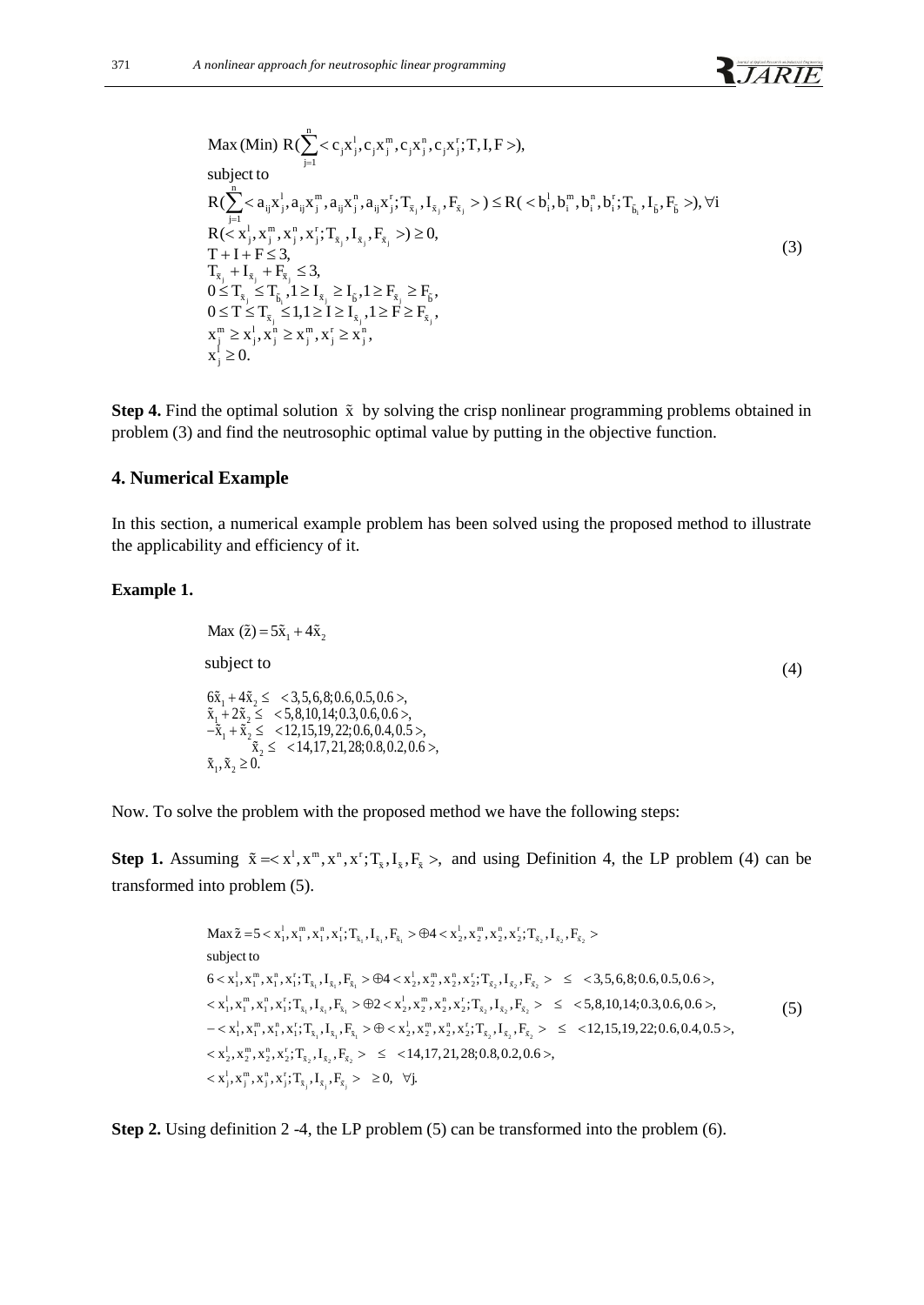$$
E
$$
\nMax  $\tilde{z} = \langle 5x_1^1 + 4x_2^1, 5x_1^m + 4x_2^m, 5x_1^n + 4x_2^1, 5x_1^r + 4x_2^r; T, I, F \rangle$   
\nsubject to  
\n
$$
\langle 6x_1^1 + 4x_2^1, 6x_1^m + 4x_2^m, 6x_1^n + 4x_2^n, 6x_1^r + 4x_2^r; T, I, F \rangle \leq \langle 3, 5, 6, 8; 0.6, 0.5, 0.6 \rangle,
$$
  
\n
$$
\langle x_1^1 + 2x_2^1, x_1^m + 2x_2^m, x_1^n + 2x_2^n, x_1^r + 2x_2^r; T, I, F \rangle \leq \langle 5, 8, 10, 14; 0.3, 0.6, 0.6 \rangle,
$$
  
\n
$$
\langle -x_1^r + x_2^1, -x_1^n + x_2^m, -x_1^m + x_2^n, -x_1^1 + x_2^r; T, I, F \rangle \leq \langle 12, 15, 19, 22; 0.6, 0.4, 0.5 \rangle,
$$
  
\n
$$
\langle x_2^1, x_2^m, x_2^n, x_2^r; T_{\bar{x}_2}, I_{\bar{x}_2}, F_{\bar{x}_2} \rangle \leq \langle 14, 17, 21, 28; 0.8, 0.2, 0.6 \rangle,
$$
  
\n
$$
\langle x_1^1, x_1^m, x_1^n, x_1^r; T_{\bar{x}_1}, I_{\bar{x}_1}, F_{\bar{x}_2} \rangle \geq 0, \forall j.
$$
  
\n(6)

**Step 3.** Using Definition 6, the neutrosophic objective function, and the mentioned constraints of the Model (6), obtained in Step 2, can be converted into the crisp nonlinear programming problem as follows:

$$
Max \tilde{z} = \frac{1}{16} (5x_1^1 + 4x_2^1 + 5x_1^m + 4x_2^m + 5x_1^2 + 4x_2^1, 5x_1^r + 4x_2^r)(2 + T - I - F)
$$
\nsubject to\n
$$
\frac{1}{16} (6x_1^1 + 4x_2^1 + 6x_1^m + 4x_2^m + 6x_1^n + 4x_2^r + 6x_1^r + 4x_2^r)(2 + T - I - F) \leq \frac{1}{16} (\frac{374}{10}),
$$
\n
$$
\frac{1}{16} (x_1^1 + 2x_2^1 + x_1^m + 2x_2^m + x_1^n + 2x_2^n + x_1^r + 2x_2^r)(2 + T - I - F) \leq \frac{1}{16} (\frac{407}{10}),
$$
\n
$$
\frac{1}{16} (-x_1^r + x_2^1 - x_1^n + x_2^m - x_1^m + x_2^n - x_1^1 + x_2^r)(2 + T - I - F) \leq \frac{1}{16} (\frac{1156}{10}),
$$
\n
$$
\frac{1}{16} (x_2^1 + x_2^m + x_2^n + x_2^r)(2 + T_{\bar{x}_2} - I_{\bar{x}_2} - F_{\bar{x}_2}) \leq \frac{160}{16},
$$
\n
$$
\frac{1}{16} (x_1^1 + x_1^m + x_1^n + x_1^r)(2 + T_{\bar{x}_1} - I_{\bar{x}_1} - F_{\bar{x}_1}) \geq 0,
$$
\n
$$
T + I + F \leq 3,
$$
\n
$$
T_{\bar{x}_1} + I_{\bar{x}_2} + T_{\bar{x}_2} + T_{\bar{x}_2} + T_{\bar{x}_2} - T_{\bar{x}_2} - T_{\bar{x}_2} - T_{\bar{x}_2}) \geq 0,
$$
\n
$$
T_{\bar{x}_1} + I_{\bar{x}_2} + T_{\bar{x}_2} + T_{\bar{x}_2} + T_{\bar{x}_2} - T_{\bar{x}_2} - T_{\bar{x}_2} - T_{\bar{x}_2}) \geq 0,
$$
\n

**Step 4.** Using Matlab or any software, we can solve the optimal solution.

### **References**

- [1] Smarandache, F. (Ed.). (2003). *A unifying field in logics: Neutrosophic logic. neutrosophy, neutrosophic set, neutrosophic probability: Neutrosophic logic: neutrosophy, neutrosophic set, neutrosophic probability*. Infinite Study.
- [2] Zadeh, L. A. (1965). Fuzzy sets. *Information and control*, *8*(3), 338-353.
- [3] Atanssov, K. T. (1986). Intuitionistic fuzzy set. Fuzzy Sets and Systems, 20, 87-96.
- [4] Ye, J. (2014). Similarity measures between interval neutrosophic sets and their applications in multicriteria decision-making. *Journal of intelligent & fuzzy systems*, *26*(1), 165-172.